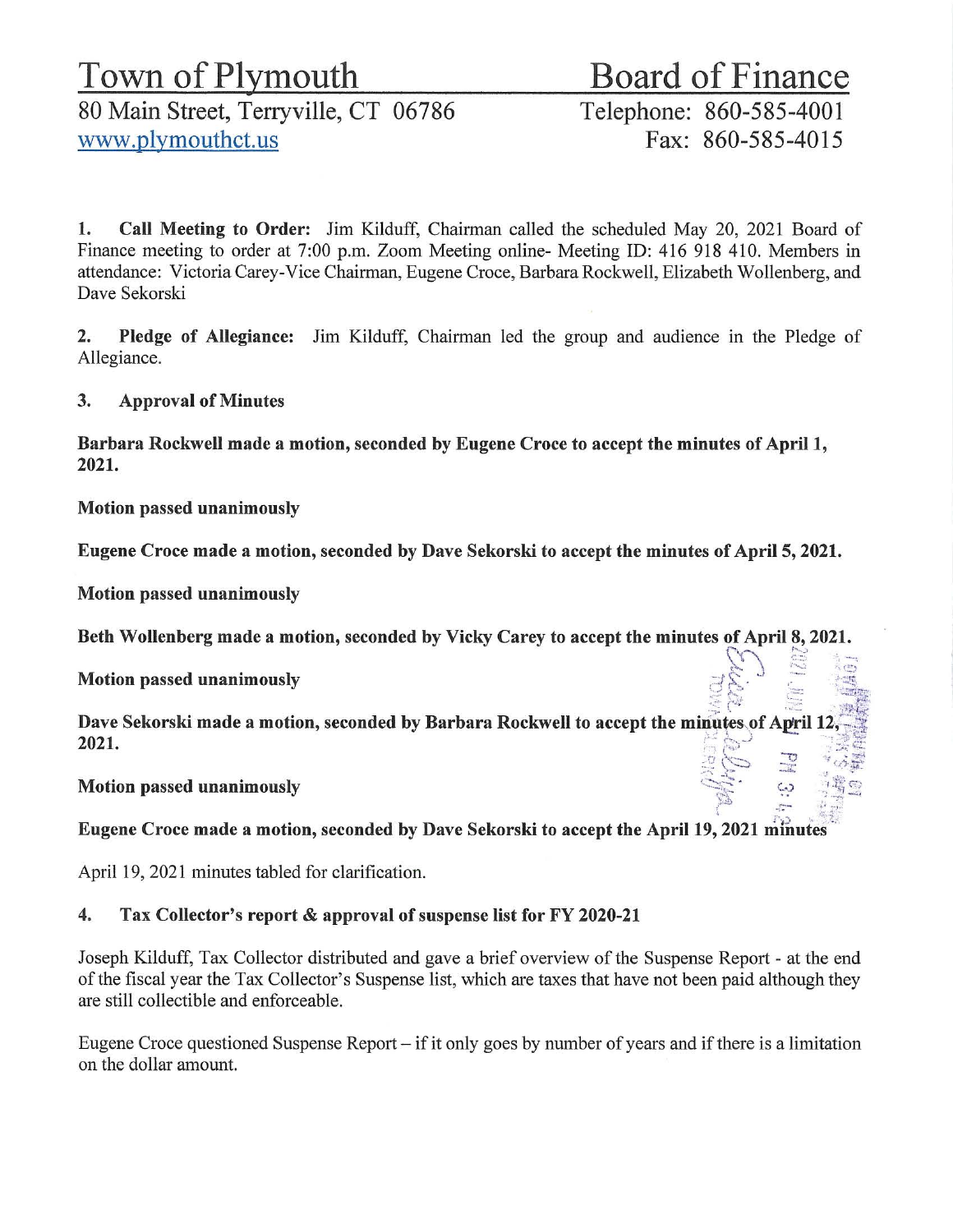#### Board of Finance Meeting May20,2021 Page 2 of 3

Joseph Kilduff, Tax Collector stated larger balances receive more attention from the office, amount of money owed is irrelevant still is on Suspense Report.

Beth Wollenberg made a motion, seconded by Barbara Rockwell to accept the Personal Property Accounts - Suspense Report dated May 20, 2021 - total \$13,154,84, number of accounts - 35.

Motion passed unanimously

Vicky Carey made a motion, seconded by Beth Wollenberg to accept the Motor Vehicle Regular Accounts -Suspense Report dated May 20, 2021 • total \$58,699.51, number of accounts· 284.

Motion passed unanimously

Vicky Carey made a motion, seconded by Barbara Rockwell to accept the Motor Vehicle Supplemental Accounts -Suspense Report dated May 20, 2021 • total \$10,676,24, number of accounts-75.

Motion passed unanimously

Summary Totals: \$82,530.59 Number of accounts • 394

Joe Kilduff stated will provide a comparison of the last five years as this is a valuable piece of information for the Board of Finance's perusal as trend amounts are lower - noted we are collecting more and briefly elaborated.

Joe Kilduff stated historically town has allowed accounts to go delinquent - we now try to take action earlier, which allows the taxpayer to catch up sooner.

#### 5. Public Comment

None

 $\ddot{\phantom{1}}$ 

## 6. Correspondence

None